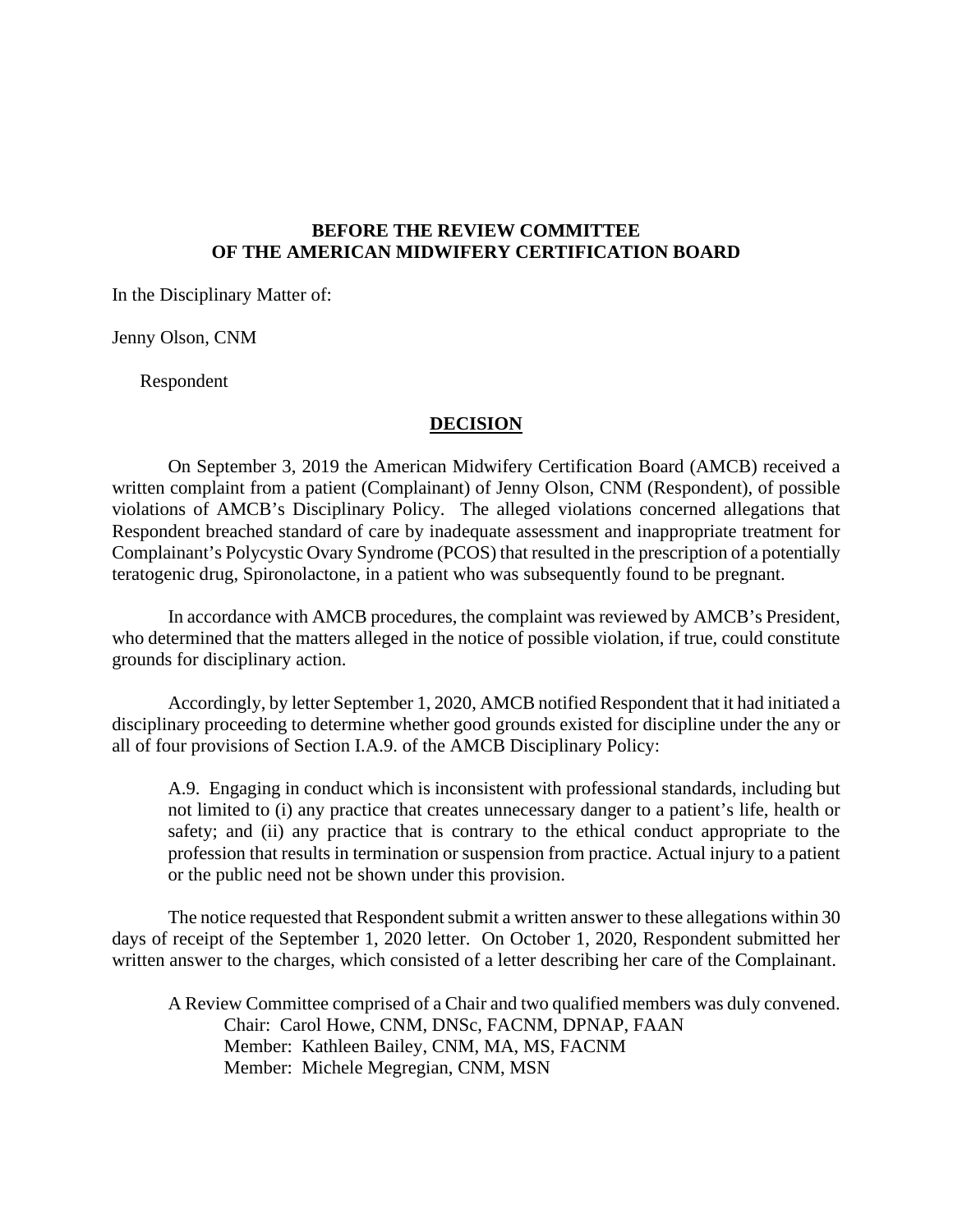The Review Committee has now considered the charges against Respondent and the abovedescribed matters of record. On the basis of the factual findings and reasons set forth below, the Committee unanimously concludes that good grounds for discipline against Respondent exist under section A.9 of the Disciplinary Policy and that the imposition of sanctions is warranted.

## **FINDINGS**

The Review Committee finds the following facts:

1. AMCB, formerly known as the ACNM Certification Council (ACC), was formed in 1991 by the American College of Nurse Midwives (ACNM) as an independent entity to carry on the preexisting program of ACNM and ACC for certifying the competency of individuals as entry-level nurse-midwives.

2. AMCB has assumed responsibility for discipline of ACNM/ACC/AMCB certificants through the Disciplinary Policy, the most recent version of which AMCB adopted April 2018.

3. Respondent was certified by AMCB in June, 2016.

4. Respondent provided midwifery care for Complainant on three (3) separate occasions:

a. First visit: annual exam, last menstrual period 21 days prior to this visit.

b. Second visit 3 days later: lab review and prescriptions for oral contraceptive, metformin and spironolactone.

c. Third visit approximately 6 weeks later: New OB (following evaluation in Emergency Room for cholecystitis. Pregnancy was diagnosed at that time.)

5. At the first visit, Patient X presented with previous history of PCOS and hypertension. ROS was noted to be negative. Menstrual cycles were notable for "normal frequency." There was no mention of birth control use or unprotected intercourse. Breast symptoms were significant for "enlargement." (Patient X reported an increase of 2-3 cups sizes.) Physical examination was within normal limits. Uterus was noted not be enlarged.

6. At the second visit, both LH and FSH hormones were noted to be significantly low, while Testosterone and Prolactin were significantly elevated. DHEA sulfate was within normal limits. An oral contraceptive, metformin and spironolactone were prescribed. Patient X was told that with these lab values it would be "very hard for me to get pregnant."

7. At the third visit, the patient reported being seen in the ER for symptoms of cholecystitis where an incidental diagnosis of pregnancy was made. An ultrasound was consistent with 14w5d gestation. A new OB workup was done. Patient X expressed concern regarding the prescription of spironolactone which has been reported to feminize the genitalia of a male fetus.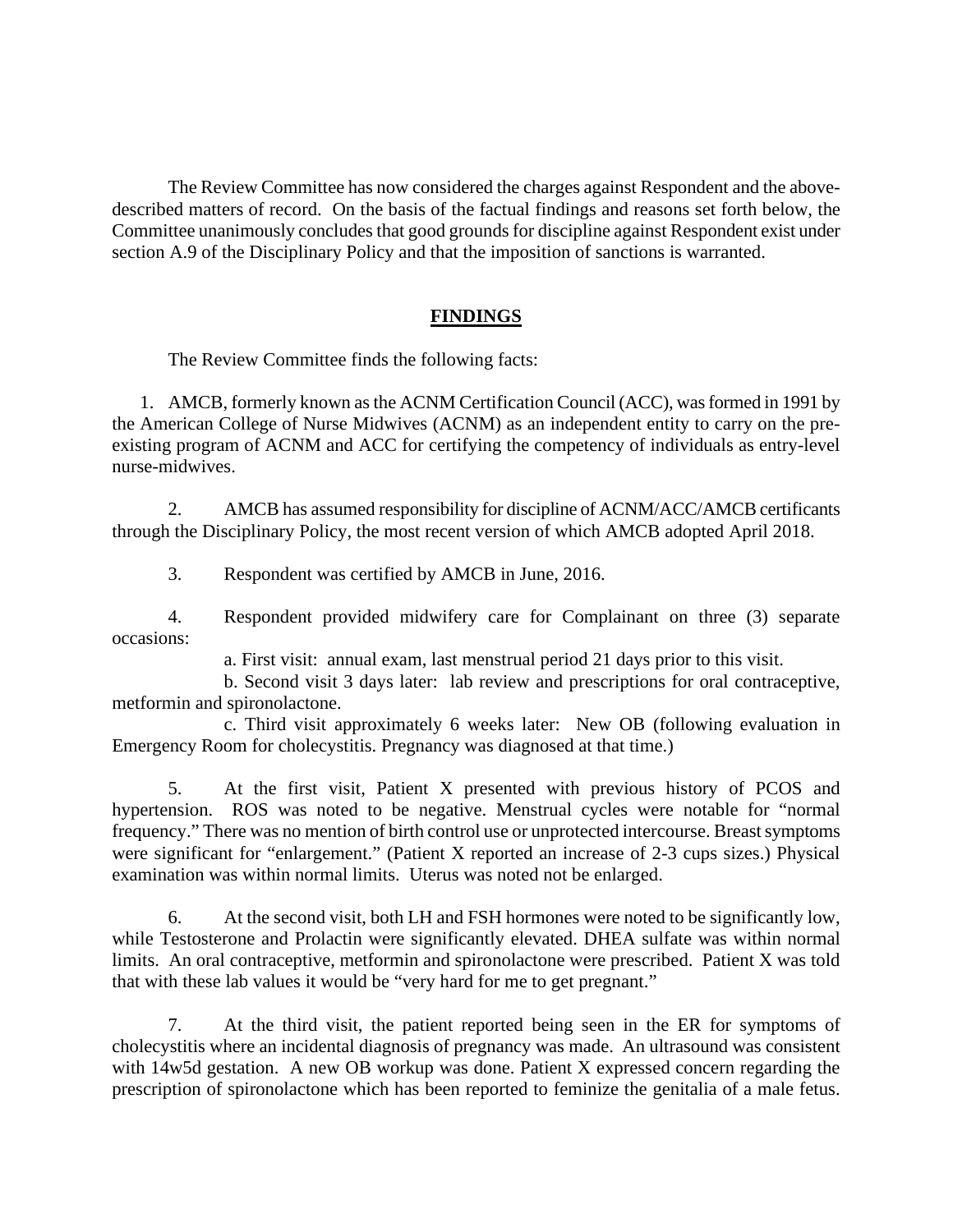Physician consultation was obtained and "discussed her concerns with her and FOB." Patient X thereafter transferred her care to another provider.

8. The reported LMP and Respondent's examination at the first visit were not consistent with the gestational age ultimately determined by ultrasound. Based upon the ultrasound, the pregnancy would have been 8 weeks gestation, with the uterus slightly enlarged, softened and more globular than pear shaped.

9. Complainant's allegations include:

a. She presented with symptoms consistent with pregnancy (weight gain, increase in breast size) that were overlooked by Respondent. She was told to see a nutritionist and begin an exercise program.

b. Respondent failed to order a pregnancy test prior to starting a medication, spironolactone, that is contraindicated in pregnancy and in the presence of breast enlargement.

c. Respondent was dismissive and defensive when confronted with Complainant's concerns.

# **DISCUSSION**

In this matter we are called upon to decide whether and what discipline is warranted against a CNM who has had a complaint submitted to AMCB regarding her patient care.

Our decision is guided by review of the Complaint, the medical records from the three (3) visits in question, and the reply from the Respondent. The Committee requested copies of the Respondents practice guidelines (as required by the Standards for the Practice of Midwifery: Standard V) but did not receive those guidelines. Instead, Respondent sent copies of an ACOG Committee Opinion (Access to Contraception, 2015) and a CDC publication (U.S. Selected Practice Recommendations for Contraceptive Use, 2016).

The Committee is persuaded that Respondent used poor judgement in the prescription of both oral contraception, and in particular spironolactone, without confirming that the Complainant was not currently pregnant. Although the signs of pregnancy or potential pregnancy were subtle, they were nevertheless appreciable – reported regular menstrual cycles, weight gain, and breast enlargement. The patient was, in retrospect, eight (8) weeks pregnant. Although not detected by the Respondent, it is likely that uterine changes were there at that time, although perhaps difficult to ascertain due to body habitus. Simply requesting the patient to start her contraception and other prescriptions after the next menstrual cycle would have prevented the prescription of drugs inappropriate for use in pregnancy. Further, the laboratory results were likely more compatible with pregnancy than with PCOS. In particular, levels of LH (which are elevated in PCOS) were exceptionally low, consistent with pregnancy. Other laboratory findings (FSH, DHEAS, Prolactin and Testosterone) were not sufficiently irregular to be diagnostic of either PCOS or pregnancy.

Other concerns include the prescription of oral contraceptives in a patient with a history of hypertension and the prescription of 3 new drugs at once (regardless of the potential for pregnancy). A safer approach is to prescribe one new drug and determine the response. If the response is not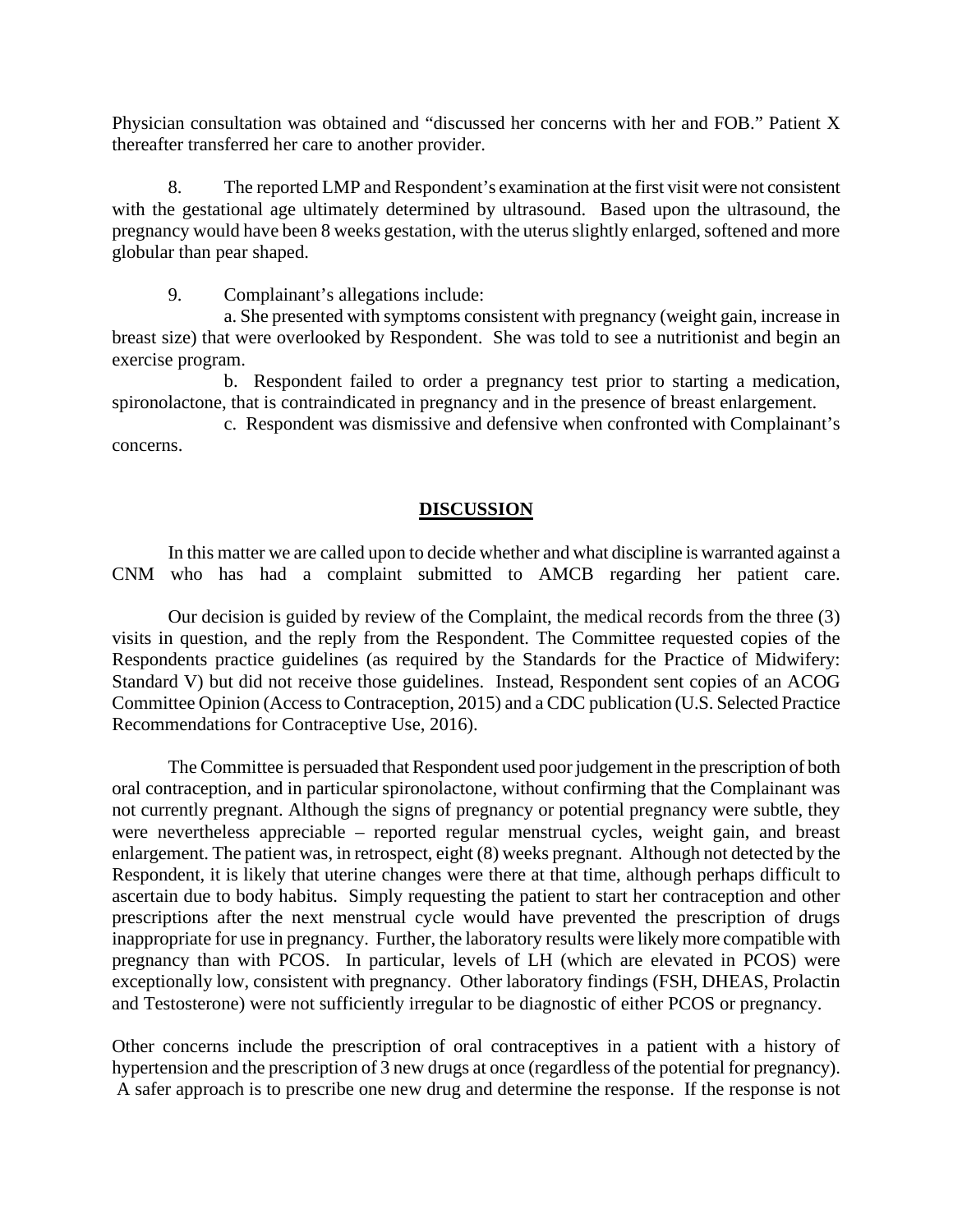satisfactory, a second drug may be prescribed, and the process repeated. It does not appear that spironolactone, although a drug that is used for some androgenic symptoms, was indicated at this time. It is more appropriate as a second or third drug in the sequence of treating this syndrome. Follow-up for determining the response to the medication is more appropriately a 3-month interval rather than 6 months.

Respondent's reply to the Review Committee included:

- A. "She also reported having regular cycles so there was no reason to believe at the time that she was pregnant." "When she returned for her results on….she still had not missed a cycle so I still would not have had a reason to do a pregnancy test." In fact, regular cycles would indicate that she was or could be fertile and there was no report of current use of contraception. In addition, Complainant reported signs and symptoms consistent with early pregnancy.
- B. "When I saw [Complainant]…, I had only been practicing fort 10 months despite having graduated almost three years prior, as such there has been a relearning curve." Lack of experience does not justify poor judgement.
- C. "…I made changes to my practice by ordering a pregnancy test prior to initiating both birth control and Spironolactone." While this is a positive change, it does not address the fact that there was evidence of a potential for pregnancy that was not appreciated. While verification of pregnancy prior to the prescription of birth control and Spironolactone is a good personal protocol, there are other medications that are also contraindicated and safe practice requires not only protocol, but sound clinical judgement. It is of concern that the proposed change in practice is protocol driven rather than including a commitment to understand the interface between clinical knowledge (e.g. laboratory values) and clinical judgement (appreciation of subtle clinical findings, laboratory findings and potential differential diagnoses). Of note, had the Complainant been given a pregnancy test at the first appointment, it might not have been positive as she was only 7 days post (presumed) conception. Most commonly used pregnancy tests are positive at 6-8 days post conception. In retrospect, the last reported menstrual cycle likely represented pre-implantation bleeding, a situation that was also not considered in clinical decision making.

With regard to the complaint that Respondent was dismissive and defensive in her interaction with the Complainant, this Committee can make no judgement. Interactions are colored by perceptions on both sides and the Committee was not party to the conversation.

#### **SANCTIONS FOR VIOLATIONS**

The Review Committee determines that the following sanctions shall be imposed for the violations found: